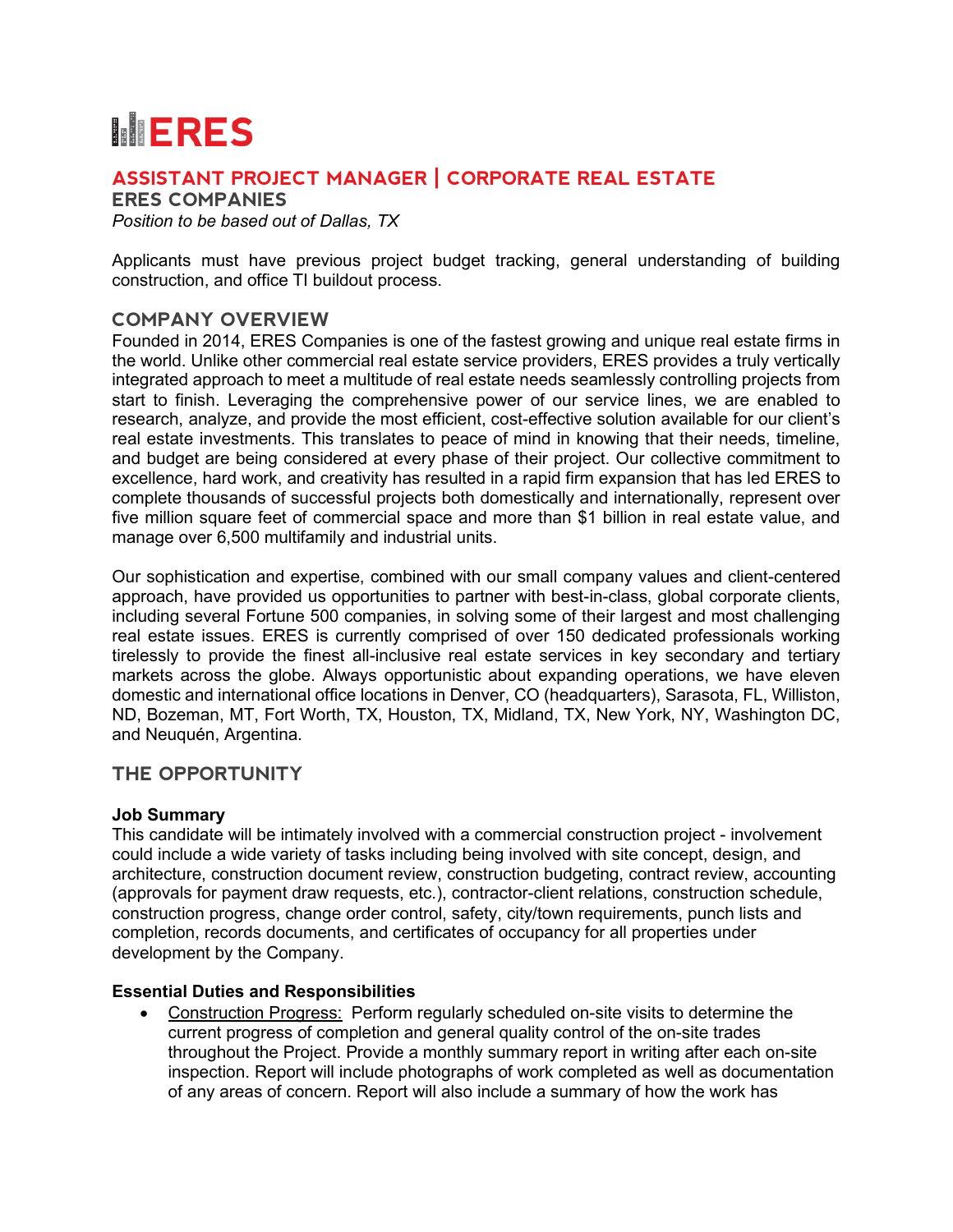progressed in relation to the final construction documents, the original schedule for completion and actual costs incurred vs. the original budget.

- Budgeting & Contract Review: Review of the overall Project Budget and recommend changes. Determine that the final budget aligns with the final proposal provided by the General Contractor and with the final construction documents, including the review of sub-contractor bids in relation to the final construction documents.
- Change Order Control: The Contractor shall submit to the company for evaluation detailed information concerning the cost and time adjustments, if any, as may be needed to perform the proposed change work order. The candidate will discuss the proposed change order with the Contractor and endeavor to determine the Contractor's basis of the cost and time impacts of performing the work
- Punch List & Completion: Assist in performing the interior and exterior punch lists for all completion items, to be completed in conjunction with the personnel provided by the Contractor. Review and approve all final punch lists are complete prior to approval of Final Close Out or Completion. Review all final accounting and punch list completion prior to offering a recommendation for approval of Final Completion of the Project. Working with property management maintenance team to ensure best practices and high-quality upkeep for all properties.
- Occupancy Permits & Planning: Assist contractor in obtaining occupancy certification of the Project by coordinating Company occupancy requirements with the Contractor. The Contractor shall have primary responsibility to schedule and coordinate inspections with the local building agencies having jurisdiction to obtain a Certificate of Occupancy.
- Concept & Design: Assist in the creation of the site plans and building plans by means of reviewing construction documents (provided by others), suggesting design and layout changes, working with the architect and design firms contracted by the company, and otherwise assisting to achieve construction documents and approvals. Review all asbuilt construction documents.
- Accounting: Assist the accounting department in the review and approval of all draw requests, change orders, and other expenses, hard and soft, related to the Project. Prepare and maintain a monthly Project Cost Report during construction to specify the actual Project cost compared to the approved Project and Construction Budget.
- Records Documents: Coordinate and expedite submittals of information from the Contractors for as-built record drawings and specification preparation and shall coordinate and expedite the transmittal of Record Documents to the Company. Prior to Completion, compile manufacturers operations and maintenance manuals, warranties and guarantees as received from the Contractors.

#### **Position Requirements: Skills & Experiences**

Position requires regular travel to property sites, construction sites, meeting with vendors (MEP's, finish vendors, etc.), contractors and subcontractors, and municipal offices or others as needed.

## **EEO STATEMENT**

ERES is an equal opportunity employer and committed to developing and maintaining a diverse workforce. ERES strongly believes in equal opportunity for all, without regard to race, color, religion, creed, age, sex, pregnancy, family responsibility (e.g. child care, elder care), national origin or ancestry, citizenship, marital status, sexual orientation, gender identity or expression, transgender status, veteran's status, genetic information, or status as a qualified individual with a disability, protected leave status or any other protected characteristic in accordance with applicable law. The company also endeavors to make reasonable accommodations for known physical or mental limitations of otherwise qualified employees and applicants with disabilities